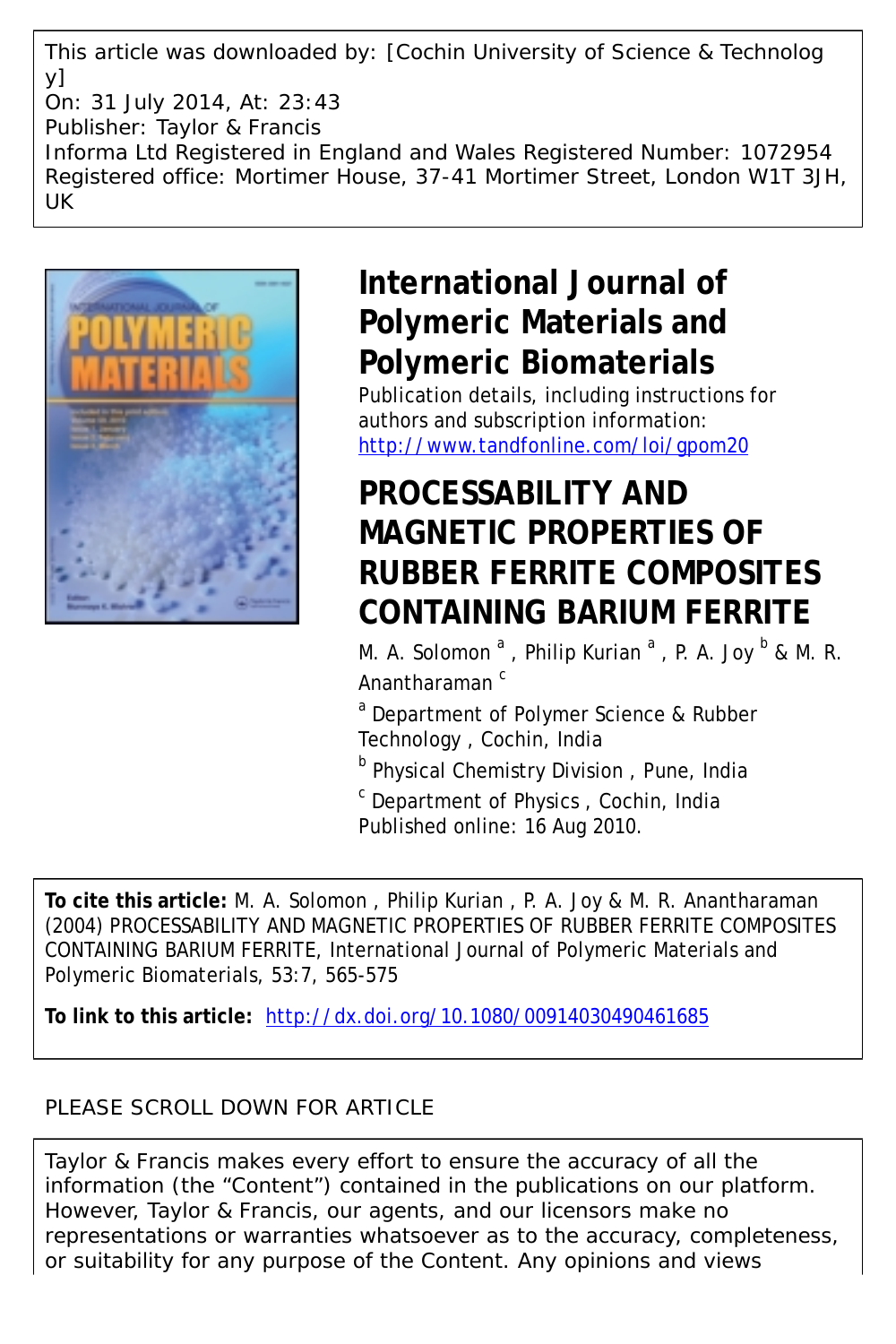expressed in this publication are the opinions and views of the authors, and are not the views of or endorsed by Taylor & Francis. The accuracy of the Content should not be relied upon and should be independently verified with primary sources of information. Taylor and Francis shall not be liable for any losses, actions, claims, proceedings, demands, costs, expenses, damages, and other liabilities whatsoever or howsoever caused arising directly or indirectly in connection with, in relation to or arising out of the use of the Content.

This article may be used for research, teaching, and private study purposes. Any substantial or systematic reproduction, redistribution, reselling, loan, sub-licensing, systematic supply, or distribution in any form to anyone is expressly forbidden. Terms & Conditions of access and use can be found at <http://www.tandfonline.com/page/terms-and-conditions>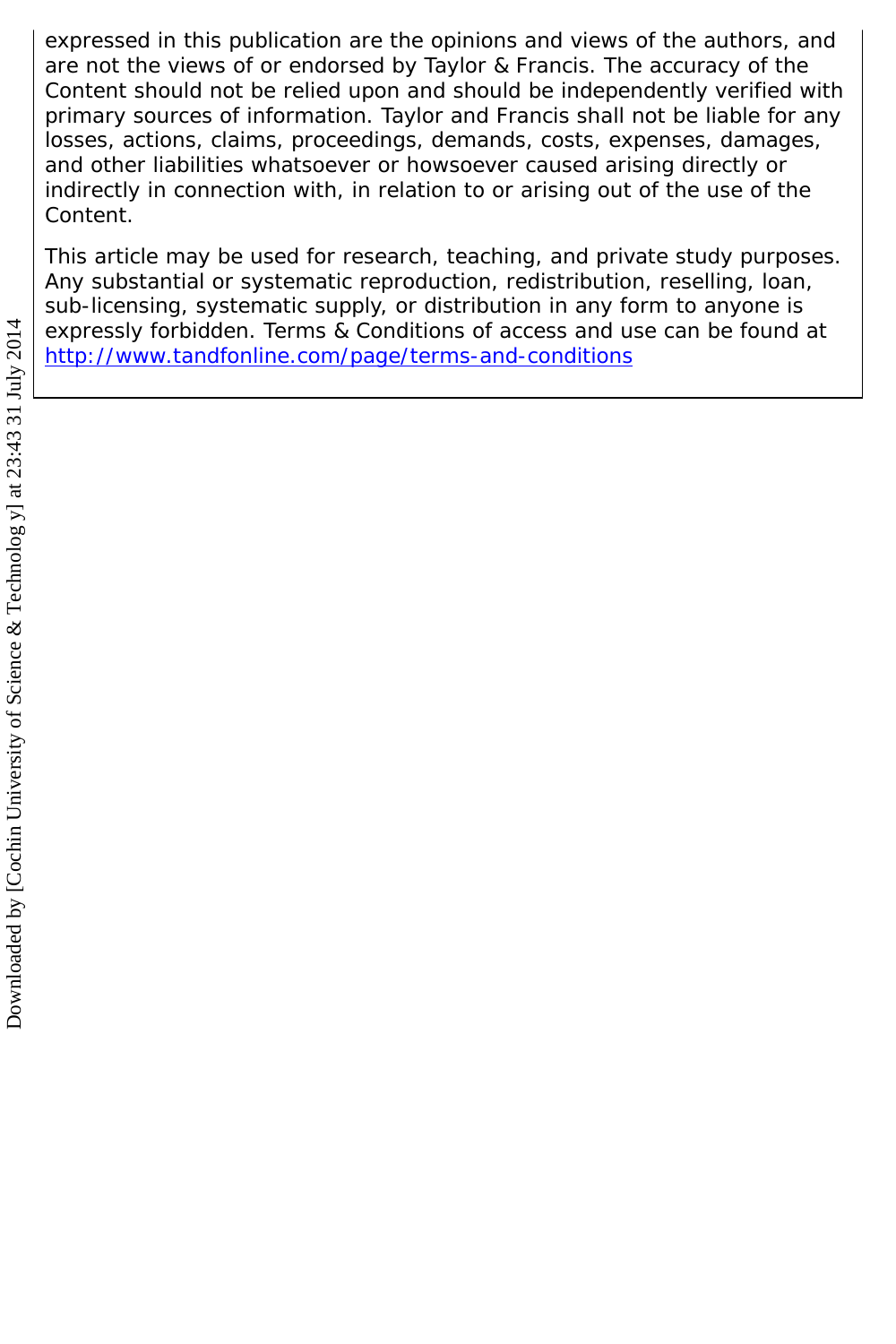

## PROCESSABILITY AND MAGNETIC PROPERTIES OF RUBBER FERRITE COMPOSITES CONTAINING BARIUM FERRITE

## M. A. Solomon Philip Kurian

Department of Polymer Science & Rubber Technology, Cochin University of Science and Technology, Cochin, India

#### P. A. Joy

Physical Chemistry Division, National Chemical Laboratory, Pune, India

#### M. R. Anantharaman

Department of Physics, Cochin University of Science and Technology, Cochin, India

Rubber ferrite composites (RFC) are magnetic polymer composites and have a variety of applications as flexible magnets, pressure/photo sensors, and microwave absorbers. The mouldability into complex shapes is one of the advantages of these magnetic elastomers. They have the potential of replacing the conventional ceramic materials, due to theire flexible nature. In the present study, the incorporation of pre-characterized hexagonal ferrites, namely barium ferrite ( $BaFe_{12}O_{19}$ ), into natural rubber matrix is carried out according to a suitable recipe for various loadings of the filler. The processability of these compounds was determined by evaluating the cure characteristics: scorch time, cure time, and minimum and maximum torque. It has been found that the addition of magnetic fillers does not affect the processability of the composites, whereas the physical properties are modified. The magnetic properties of these composites containing various loadings of the magnetic filler were also investigated. The magnetic properties of RFC can be controlled by the addition of appropriate amount of the ferrite filler.

Keywords: magnetic materials, ferrites, hexagonal ferrites, rubber ferrite composites, barium ferrite, natural rubber

Received 22 March 2002; in final form 6 April 2002.

MAS thanks UGC, Government of India for the fellowship under the FIP scheme of the IX plan period. PK thanks the UGC for the financial assistance received under the minor research project, UGC. MRA thanks the AICTE, Government of India for the assistance received in the form of a project under TAPTEC, GOI.

Address correspondence to Philip Kurian, Department of Polymer Science, Cochin University of Science and Technology, Cochin 22, India. E-mail: pkurian@cusat.ac.in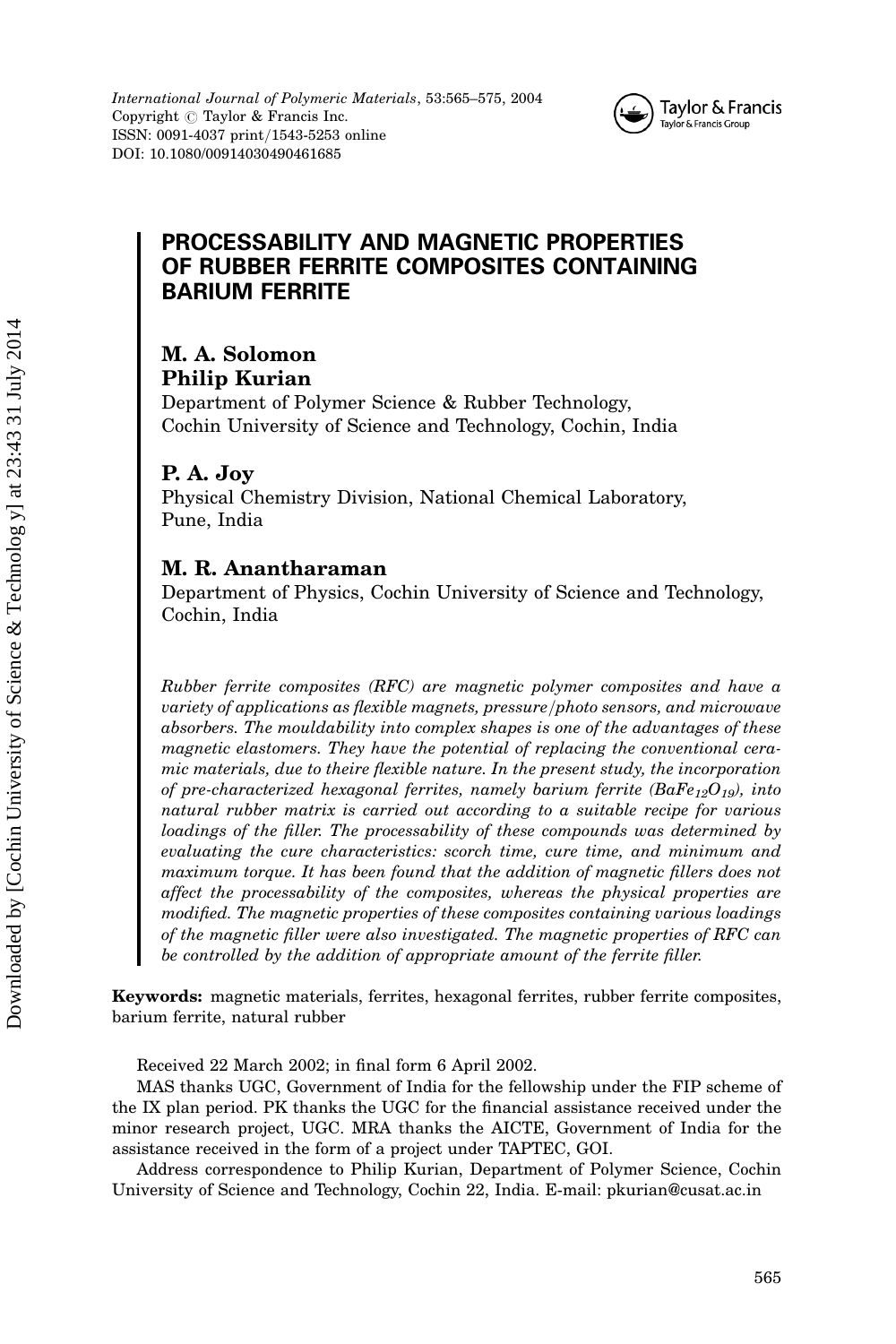#### INTRODUCTION

Ferrites are ferrimagnetic materials containing predominantly oxides of iron along with other oxides of barium, strontium, manganese, nickel, zinc, lithium, and cadmium. Ferrites are ideally suited for making devices like inductor cores, circulators, memory devices, and also for various microwave applications  $[1–5]$ . Although the saturation magnetization of ferrites is less than that of ferromagnetic alloys they have advantages such as applicability at higher frequency, lower price, and greater electrical resistance [6]. The practical applications of ferrites have been exploited by utilizing these advantages. Ferrites are classified into two groups, namely magnetically soft and hard [7]. Further, depending on their crystal symmetry, they may be cubic, hexagonal, or orthorhombic. Barium and strontium ferrites belong to the class of hexagonal ferrites. They are normally prepared by using ceramic techniques. The incorporation of these ferrites into rubber matrices produces rubber ferrite composites  $[8-9]$ . Some of these materials are used as electromagnetic wave absorbers in the VHF and UHF bands  $[10-11]$ .

It has also been reported that flexible magnets can be made with appropriate magnetic properties by a judicious choice of magnetic fillers [12]. The incorporation of hard ferrites in the elastomer matrix can not only bring economy but also produce flexible permanent magnets that find extensive applications  $[13-14]$ . The addition of ferrites into an elastomer matrix modifies the dielectric properties and impart magnetic property to the elastomer.

Barium ferrite (BAF) in the nano meter regime is also being investigated by various researchers because of its superior properties compared to its micron size counterparts, for recording purposes [15]. In the persent study, barium ferrite, which resembles the magnetoplumbite structure [16], was prepared, characterized, and incorporated into a natural rubber matrix at different loadings, from 40 to 120, in steps of 20 parts per hundred parts of rubber (phr). The cure characteristics, mechanical and magnetic properties of these composites were determined and are presented here.

#### EXPERIMENTAL

#### Preparation of Barium Ferrite

Barium ferrite in large quantities were synthesized by ceramic techniques [17]. For this pure  $\alpha$ -Fe<sub>2</sub>O<sub>3</sub> prepared by the decomposition of freshly prepared ferrous oxalate dihydrate (FOD) at  $500^{\circ}$ C, is mixed with barium carbonate. They were homogenized thoroughly and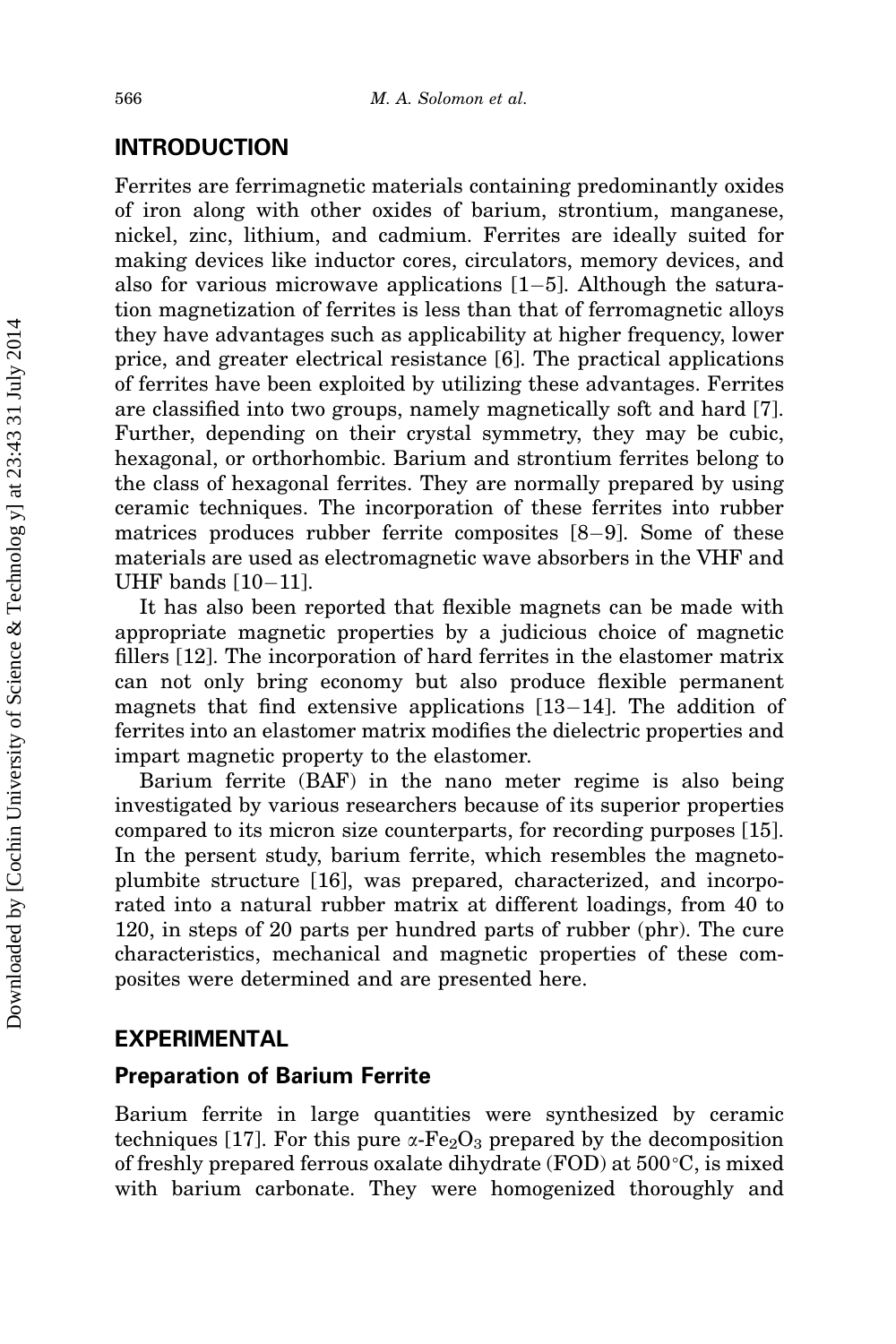pre-sintered at  $500^{\circ}$ C for several hours. After three sets of homogenization and pre-sintering, these were then fired at  $1200^{\circ}$ C for several hours.

#### X-Ray Powder Diffraction

The barium ferrite powder was analyzed by X-ray powder diffraction technique using X-ray diffractometer (Rigaku Dmax-C) with Cu  $K_{\alpha}(\lambda =$  $1.5405$   $A^0$ ). The average particle size was determined by using the Debye Scherrer equation  $t = \frac{0.9\lambda}{\beta \text{ Cos}\theta}$  where t is the particle size,  $\lambda$  is the wave length,  $\beta$  is the full width at half maximum and  $\theta$  is the Bragg angle. The lattice parameter (a), the interatomic spacing (d) and their relative intensities (I/I $_{\rm o}$   $\times$  100) were also determined. The surface area  $\rm A_s$  per gram  $\rm (m^2/g)$  was evaluated using the equation  $\rm A_s\!=\!6000/D\rho$ where D is the diameter of the particle (nm) and  $\rho$  is the density (g/cc).

#### Incorporation of Barium Ferrite in Natural Rubber Matrix

The barium ferrite thus prepared was characterized and then incorporated in a natural rubber (ISNR 5 grade) matrix according to a specific recipe. The rubber ferrite composites were prepared for various loadings of BAF, ranging from 40 to 120 parts per hundred parts (phr) in steps of 20. Studies carried out earlier [18] on RFC have shown that the percolation threshold was not reached even at a loading of 120 phr of magnetic fillers.

The mixing was first carried out in a Brabender Plasticorder (Torque Rheometer) model PL 3S at  $70^{\circ}$ C for 10 min at a speed of 50 rpm. This was then homogenized by using a two roll mixing mill  $(15 \times 33 \text{ cm})$  as per ASTM D 3182-89.

#### Determination of Cure Characteristics of Rubber Ferrite Composites

Goettfert elastograph model 67.85 was used for the determination of cure characteristics of the RFC. The cure characteristics of the composites, namely scorch time, cure time, and minimum and maximum torques were determined.

#### Preparation of Test Specimen

The specimens for testing the physical properties were prepared by compression molding on an electrically heated hydraulic press having  $45 \times 45$  cm platens at a pressure of 140 Kg cm<sup>-2</sup> in a standard mold.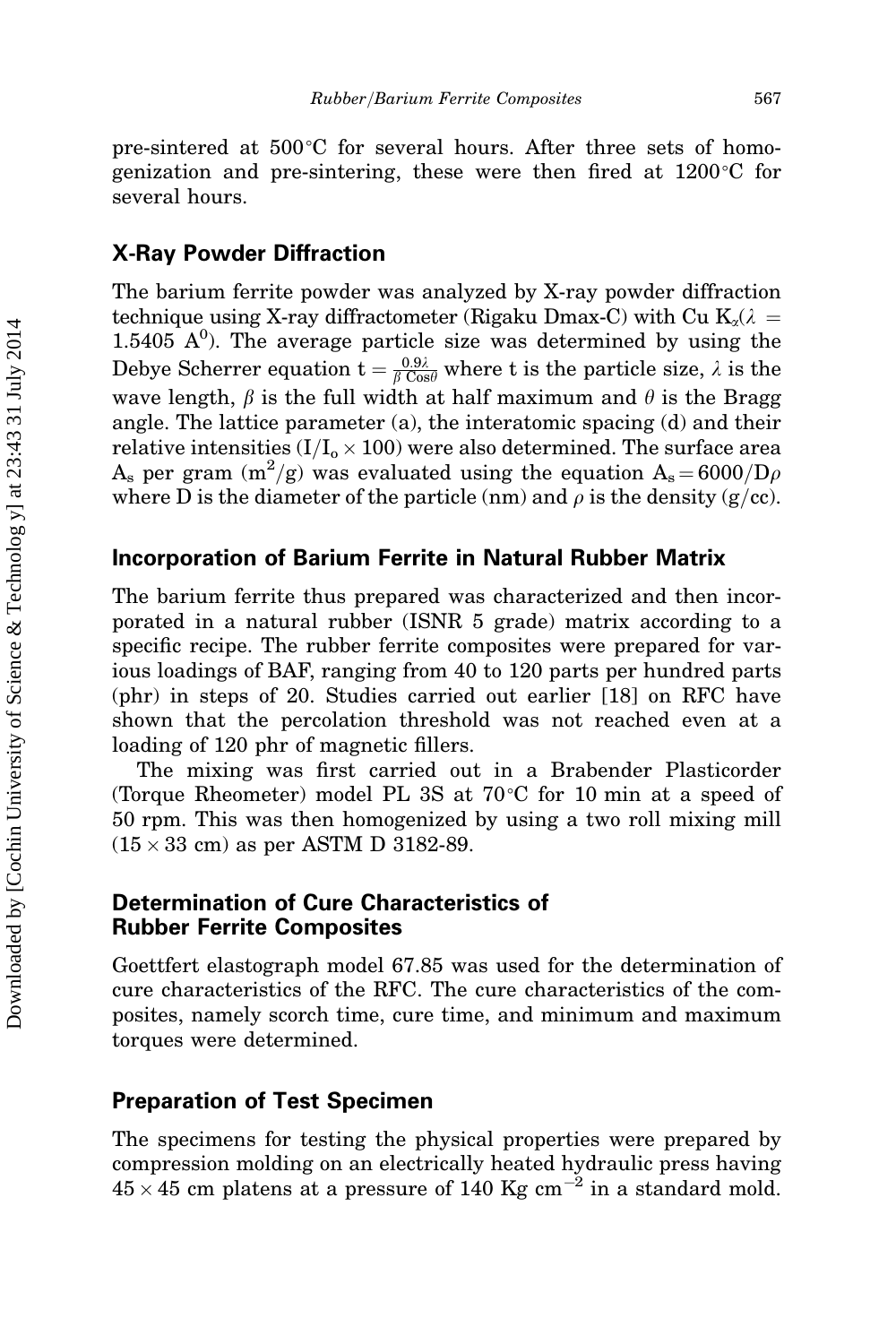The rubber compounds were vulcanized up to their respective cure time at  $150^{\circ}$ C. Dumb-bell specimens for the tensile test were then cut from the vulcanized sheet using a standard die.

#### Evaluation of Mechanical Properties

The tensile properties of the composites were determined on a Zwick Universal Testing Machine (UTM), model 1445, using a crosshead speed of 500 mm  $min^{-1}$  as per ASTM D 412-87. The tensile strength, elongation at break, and modulus at 300% elongation were evaluated.

#### **Hardness**

The hardness (shore A) of the molded samples were 'tested using a Zwick 3114 hardness tester in accordance with ASTM D 2240-86. The tests were carried out on mechanically unstressed samples of 12 mm diameter and minimum 6 mm thickness. A load of 12.5 N was applied to ensure firm contact with the specimens and readings were taken after 10 s of indentation.

#### Evaluation of Magnetic Properties

The magnetic parameters, namely saturation magnetization, retentivity, and coercivity of these rubber ferrite composites were evaluated by using a vibrating sample magnetometer (VSM), model EG & G PARC 4500.

#### RESULTS AND DISCUSSION

X-ray diffractograms of BAF and subsequent evaluation of structural parameters indicate that the compounds are monophasic and highly crystalline in nature, without any detectable impurities. The interatomic spacing (d) and their relative intensities  $\left[({\rm I}/{\rm I_o})\times 100\right]$  matches well with the reported values in the literature [19] and are shown in Table 1.

The variation of scorch time and cure time with loading of ferrite are shown in Figure 1. The Scorch time  $(t_{10})$  and cure time  $(t_{90})$  of these composites decrease marginally with the addition of ferrite fillers. The scorch time decreases with the filler loading because the heat of mixing increases as the filler loading increases. The optimum cure time also decrease with the addition of fillers. These results show that the processability of the compounds is not apparently affected by the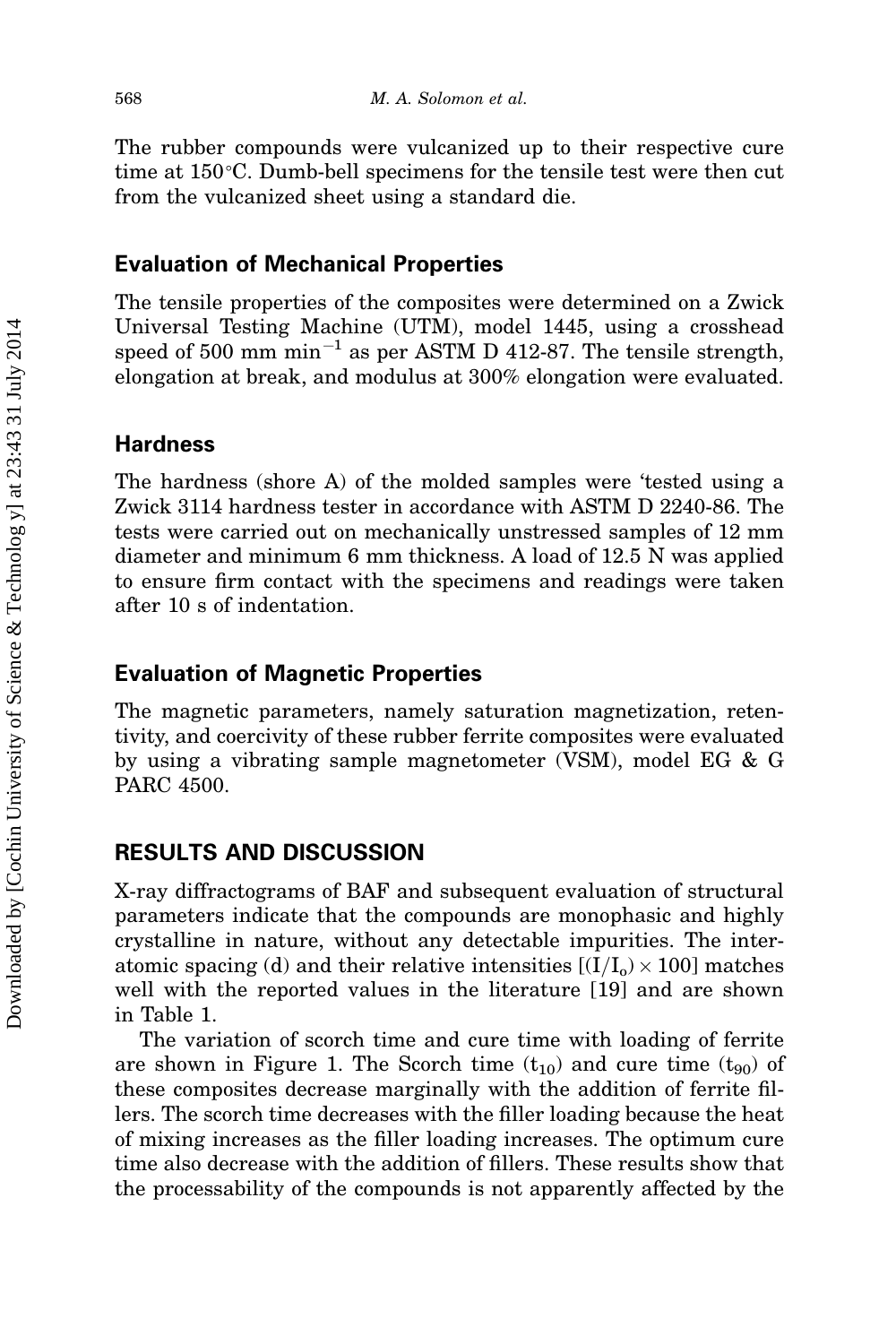| Inter atomic<br>spacing $d(A^0)$ | Relative intensity<br>$I/I_0 \times 100$ |  |  |
|----------------------------------|------------------------------------------|--|--|
| 2.757                            | 100                                      |  |  |
| 2.605                            | 97                                       |  |  |
| 2.920                            | 55                                       |  |  |
| 1.619                            | 52                                       |  |  |
| 1.468                            | 51                                       |  |  |
| 2.406                            | 47                                       |  |  |
| 2.223                            | 47                                       |  |  |
| 1.659                            | 42                                       |  |  |
| 1.625                            | 37                                       |  |  |
| 1.468                            | 32                                       |  |  |
| 2.460                            | 29                                       |  |  |

TABLE 1 X-Ray Diffraction Data for Barium Ferrite

filler loading. The variation of minimum torque and maximum torque of the compounds are shown in Figure 2. From the cure characteristics of the comopsites, it can be observed that the minimum torque  $(M<sub>L</sub>)$ , which is a measure of the viscosity of the compound, increases with



FIGURE 1 Scorch time and cure time versus loading of fillers.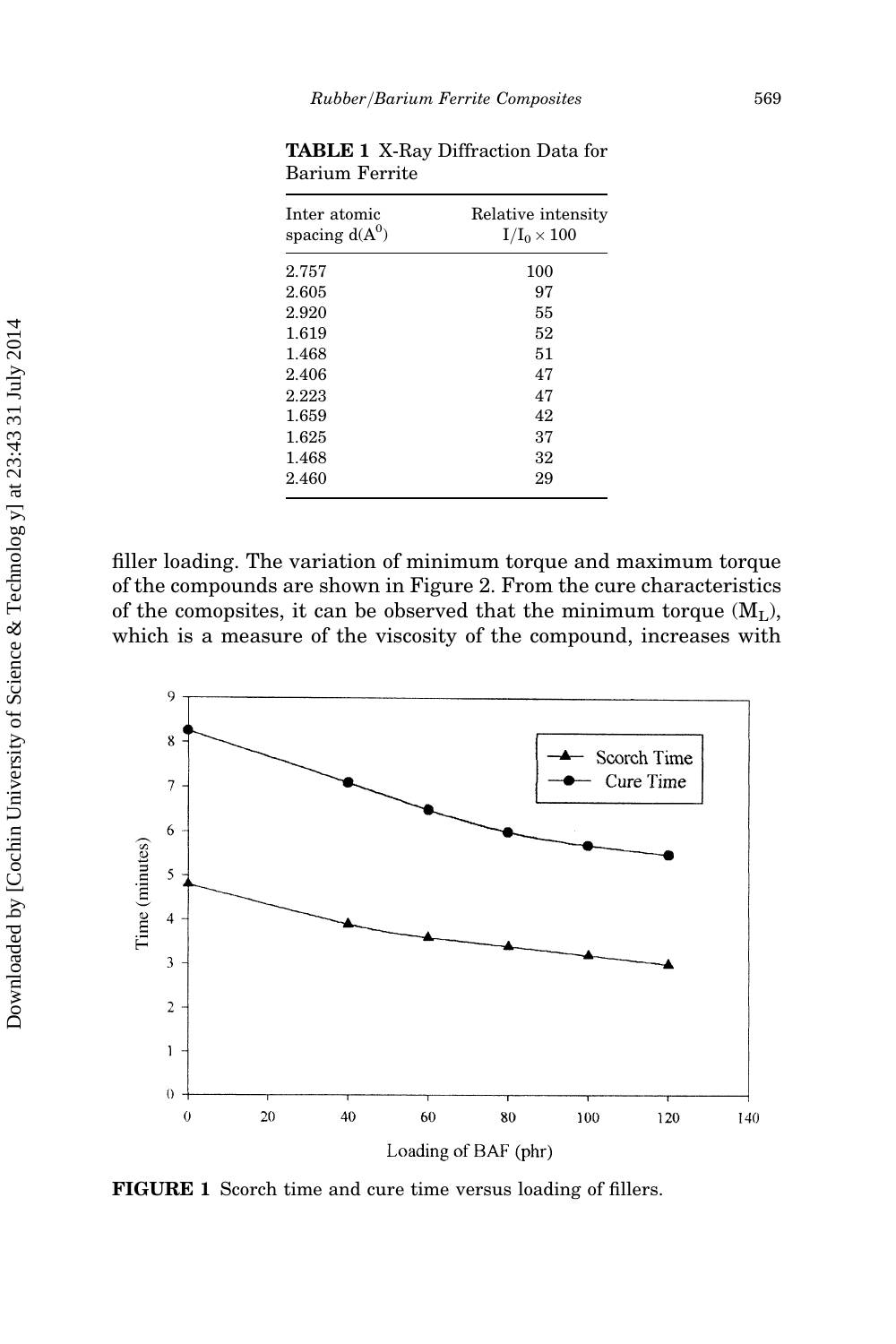

FIGURE 2 Minimum torque and maximum torque versus loading of fillers.

the loading of filler, as expected. The maximum torque,  $(M_H)$ , which is an indication of the modulus of the vulcanizates, increases with filler loading.

The tensile properties and hardness of the vulcanizates containing BAF are shown in Table 2. Tensile strength decreases with the additional of ferrites. This is due to the poor interfacial adhesion between the ferrite filler and natural rubber. The mechanical properties have also reduced at higher loadings because of the dilution

| Loading of<br>barium<br>ferrite (phr) | Tensile<br>strength<br>(M Pa) | Elongation<br>at break<br>$(\%)$ | $200\%$<br>modulus<br>(M Pa) | $300\%$<br>modulus<br>(M Pa) | Hardness<br>(ShoreA) |
|---------------------------------------|-------------------------------|----------------------------------|------------------------------|------------------------------|----------------------|
| NR Blank                              | 23.95                         | 691.15                           | 3.14                         | 4.88                         | 40                   |
| 40                                    | 20.97                         | 623.30                           | 4.37                         | 7.12                         | 42                   |
| 60                                    | 19.85                         | 516.22                           | 5.35                         | 8.74                         | 45                   |
| 80                                    | 18.70                         | 504.86                           | 5.49                         | 5.49                         | 47                   |
| 100                                   | 17.85                         | 485.15                           | 5.83                         | 9.26                         | 49                   |
| 120                                   | 16.72                         | 482.95                           | 6.32                         | 9.68                         | 52                   |

TABLE 2 Tensile Parameters and Hardness Values of Natural Rubber Containing Barium Ferrite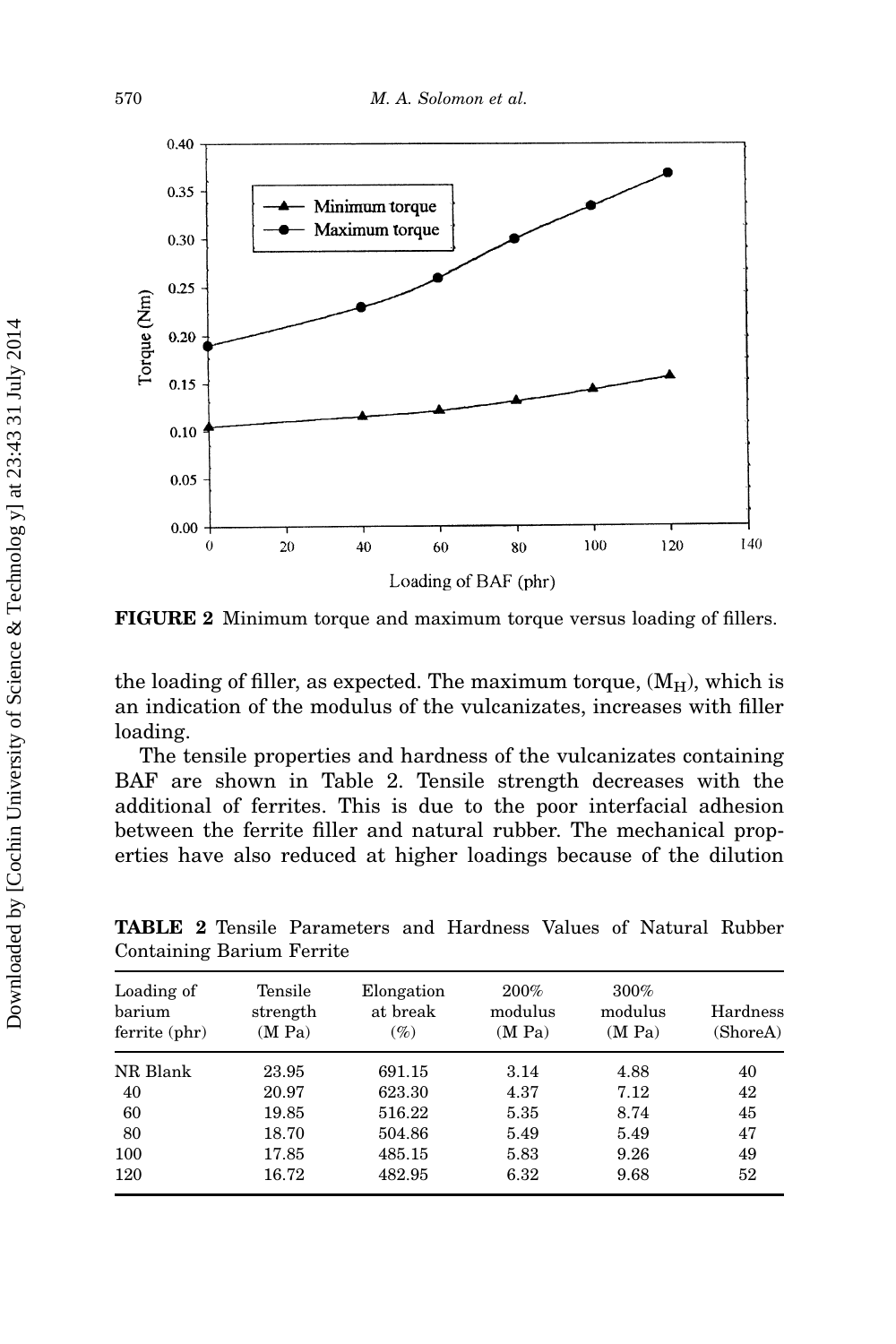effect, which is due to the diminishing volume fraction of polymer in the composite.

The modules of the composites increases, which is characteristic of a reinforcing filler. The modulus at 300% of these rubber ferrite composites showed a steady increase with addition of BAF.

The hardness of these magnetic materials showed a steady increase with the filler loadings. This is expected. But the maximum hardness for the samples is for below the maximum permitted limit for the elastomer even for a loading of 120 phr of the filler. This property can be exploited to make RFC with optimum magnetic properties and flexibility.

The magnetic parameters of BAF and the RFCs obtained have shown that they are magnetic. The values obtained from the VSM measurements are shown in Table 3. Representative hysteresis loops for rubber ferrite composites are shown in Figure 3.

The variation of saturation magnetization of the composites loaded with barium ferrite has studied. Figure 4 shows the variation of magnetization, both experimental and calculated, with loading. The magnetization shows a steady increase with loading.

When RFC for specific applications are required, synthesis of RFC with pre-determined properties are mandatory. Thus, attempts were made to tailor the magnetic properties of the composites from the known values of the saturation magnetization (Ms) of the ceramic fillers. If the Ms values of the ceramic fillers are known, a simple mixture equation of the general form (Eq. 1) involving the weight fractions of the filler may be employed to estimate the Ms of the composite samples.

$$
M_{rfc} = W_1 M_1 + W_2 M_2 \tag{1}
$$

Loading of Saturation barium ferrite Coercivity Retentivity magnetization (phr)  $(A/m)$   $(Am^2/Kg)$  $(Am^2/Kg)$  $M_T/M_S$ 40 3458.007 8.096 14.940 0.542 60 3468.011 11.565 21.011 0.551 80 3468.030 13.679 24.814 0.551 100 3468.030 15.493 28.252 0.548 120 3468.030 17.440 31.712 0.550 Ceramic BAF 3468.030 30.521 58.831 0.519

TABLE 3 Hysterisis loop Parameters of Natural Rubber containing Barium Ferrite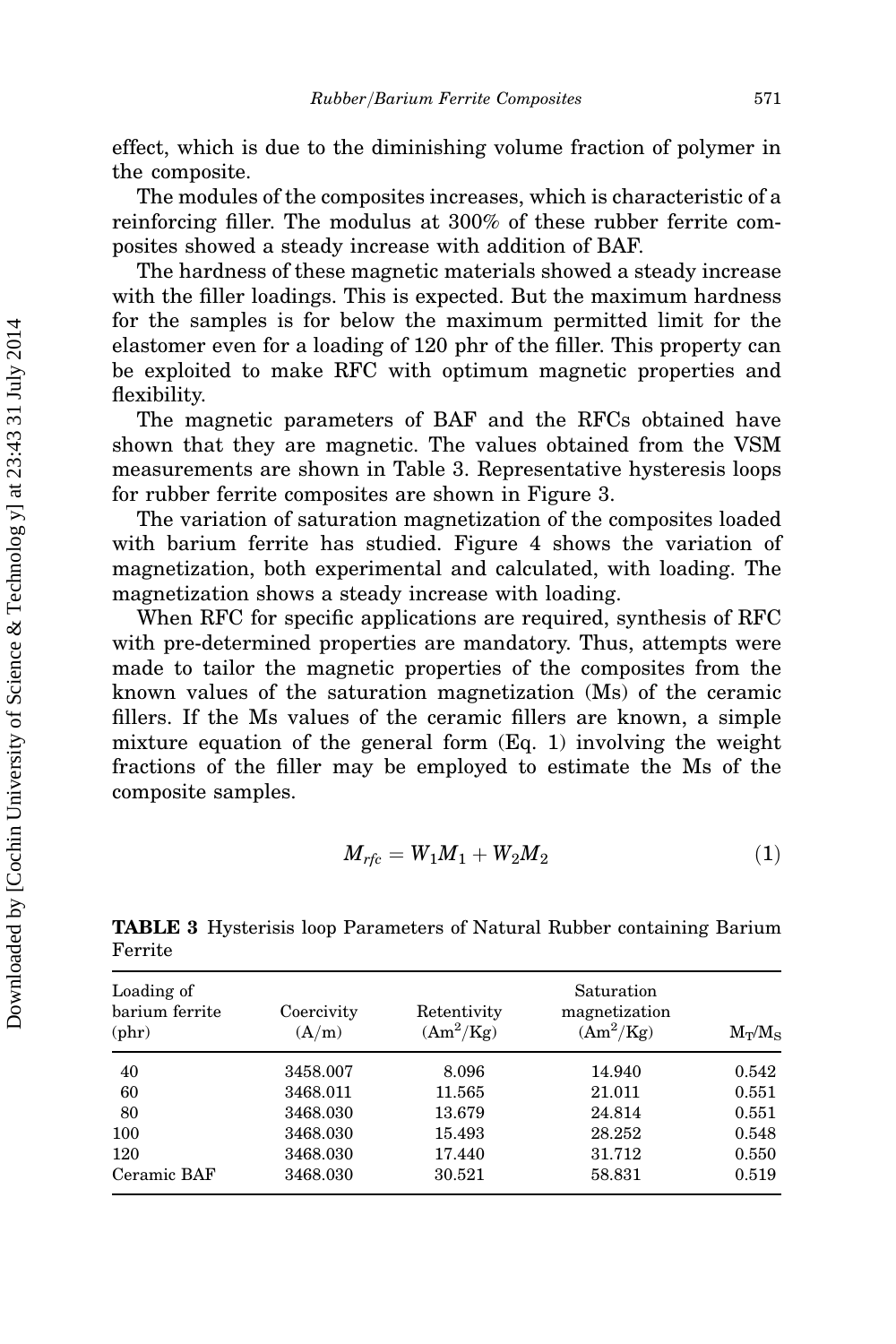

FIGURE 3 Representative hysteresis loop for RFC containing BAF (120 phr).



FIGURE 4 Saturation magnetization versus loading of filler, experimental and calculated.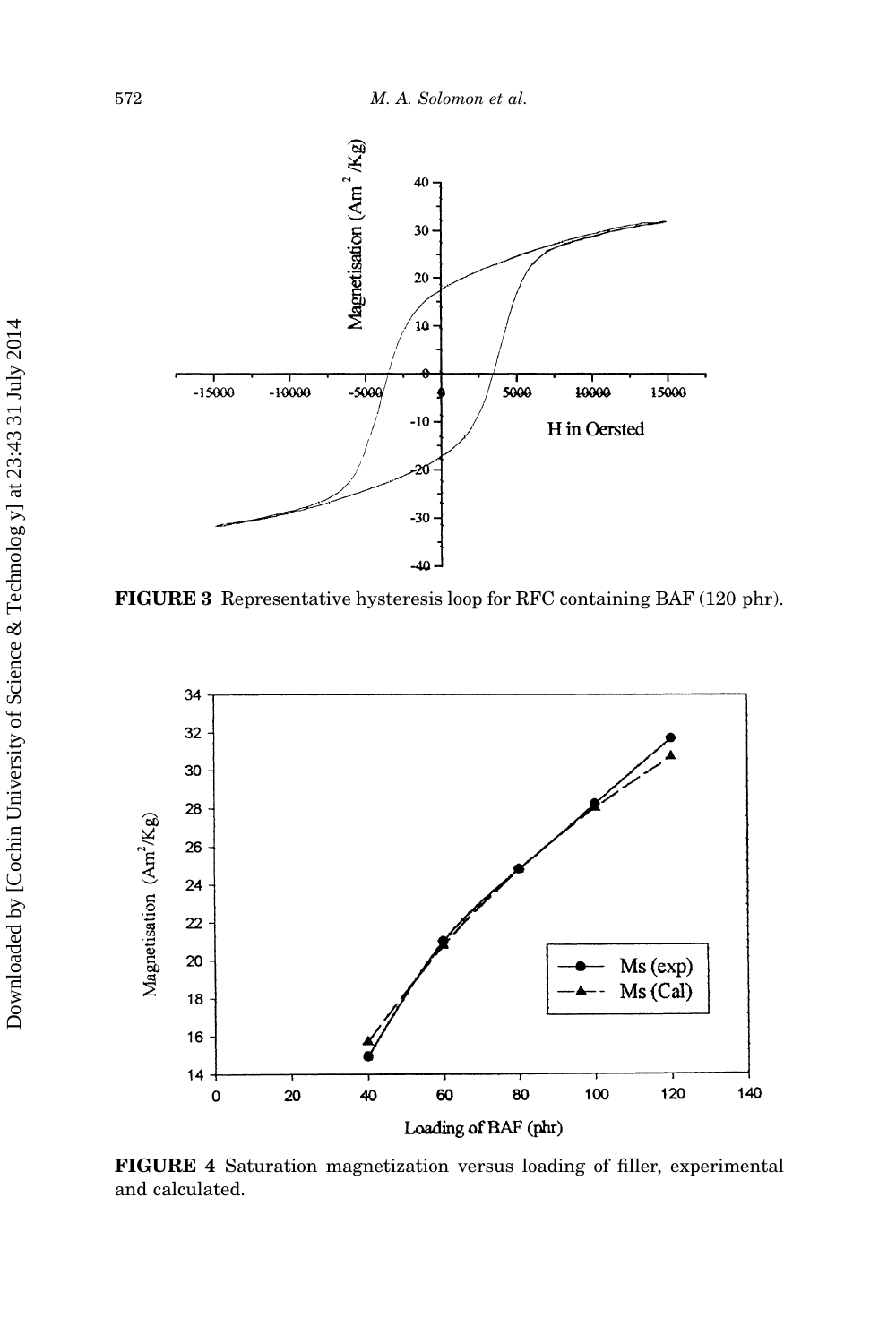where  $W_1$  is the weight fraction of filler,  $M_1$  is the magnetization of the filler,  $W_2$  is the weight fraction of matrix,  $M_2$  is the magnetization of the matrix. Because the matrix, namely NR, is nonmagnetic this equation can be reduced to the following from

$$
M_{rfc} = W_1 M_1 \tag{2}
$$

The Ms values were calculated using Eq. 2 and the measured and calculated values of Ms are shown in Figure 4.

It was also observed that the magnetic remnance (Mr) increases with loading. The variation of Mr for different loadings is shown in Figure 5. The variation of coercivity with loading of fillers for RFCs is shown in Figure 6. It shows almost similar behavior as that of the ceramic component. Light variations in coercivity of ceramic composites may occur and be attributed to the small particle size changes that may occur during compounding/mixing. However, this variation is negligible. From this observation it can be concluded that loading has no effect on coercivity or there is no interaction between the filler and the matrix.



FIGURE 5 Retentivity versus loading of fillers.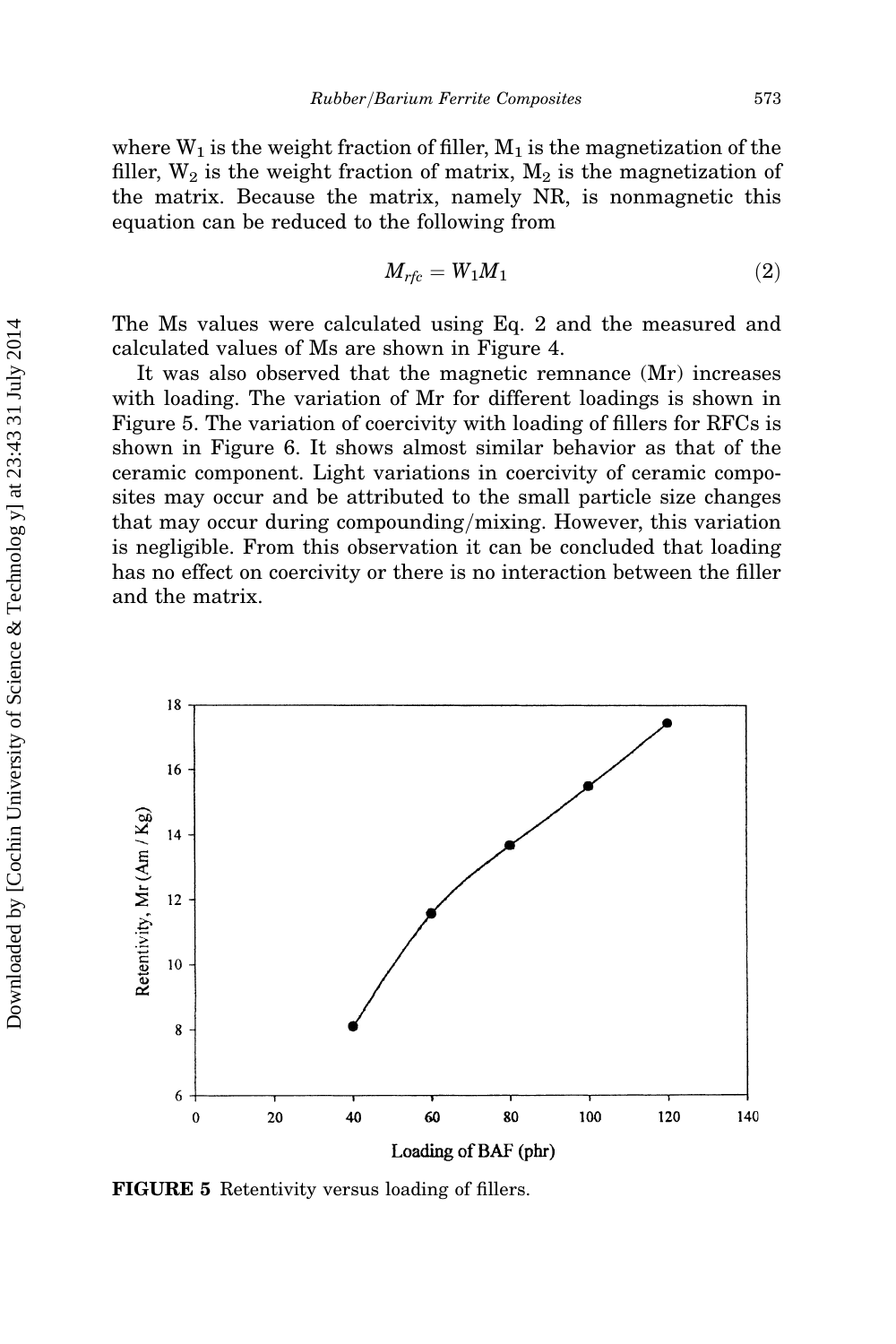

FIGURE 6 Coercivity versus loading of fillers.

### **CONCLUSION**

Precharacterized barium ferrite was incorporated into natural rubber. It was found that the processability was not much affected by filler incorporation. Analysis of the physical properties indicated that the addition of magnetic fillers increased the modules and hardness, with marginal decrease in the tensile strength. Evaluation of the cure parameters and mechanical properties indicated that BAF act as a semi-reinforcing filler, and even after the addition of these materials the composites were processable. Study of the magnetic properties indicated the formation of elastomer magnets with suitable value of saturation magnetization and retentivity. The production of these magnetic polymers assumes importance due to their wide range of applications.

#### REFERENCES

- [1] Smit, J. and Wijn, H. P. J. Ferrites, Philips Technical Library, Amsterdam, Netherlands (1959).
- [2] Bate, G. and Alstad, J. IEEE Trans. Mag., 5, 823 (1969).
- [3] Murthy, V. R. K. and Viswanathan, B. Ferrite Materials (Science and Technology), Narosa: Publishing House (1990).
- [4] Iimura, Y. and Tezuka, T. Zairyo Kagaky (Magn. Electron Mater. Res. Lab; Hitachi Met. Ltd., Kumagaya, Japan 360), 27(3), 179 (1990).